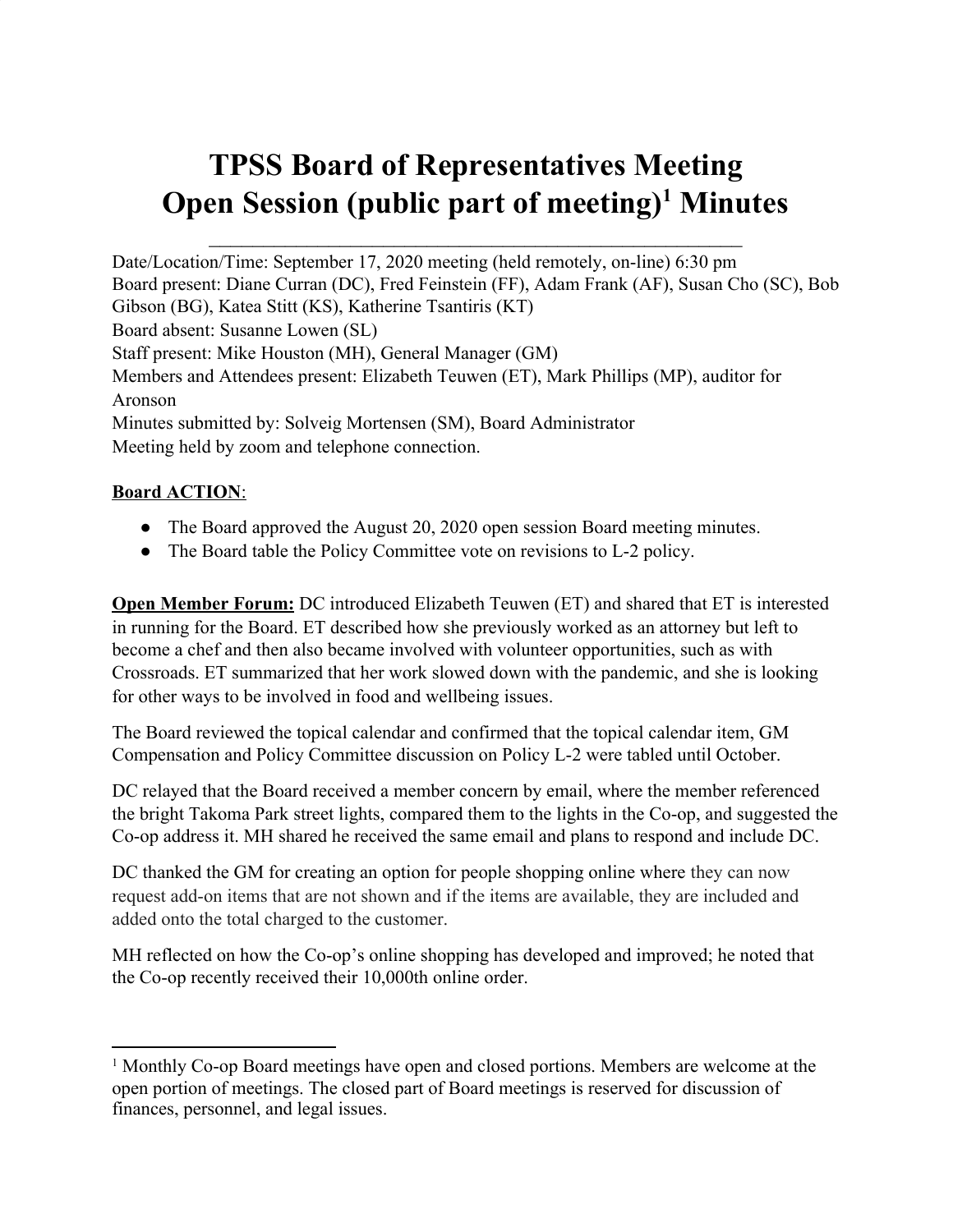**GM Report:** MH shared that now being past the onset of the pandemic, he has been able to withdraw a bit from the unusually close oversight of daily operations that was required in the early months and resume networking opportunities, and participating in meetings, and generally spending time on more business development issues. MH reported attending virtual marketing expos, where vendors present new products online and later follow up by sending out their sample products to co-ops/stores. MH observed that other organizations and local governmental groups are also undergoing a similar return to and ramping up of their regular activities.

#### **Board Business:**

Board Governance: The board briefly discussed a proposal by SL for a future discussion about the role of the Board in ensuring the Co-op's *"*well-being, perpetuity and financial success.*"* The Board agreed to schedule a separate Board meeting to fully review her proposal.

#### Committee Updates:

*Membership Committee Affairs Committee (MCAC):* FF stated that the semiannual Member-Owners meeting will be held 2pm-3pm on Saturday the 17<sup>th</sup> of October. FF shared how at the most recent membership meeting, committee members and participants discussed how they will publicize the meeting details in the next Board newsletter: in an email to all members, on the Co-op's website as a calendar item, and as a short blurb.

FF reported that the MCAC recently prepared articles for a bulletin-newsletter that was distributed by the Co-op. The bulletin-newsletter also included content by the Co-op staff. FF reported that the Co-op management hopes to resume providing a regular, monthly newsletter. And that MCAC will discuss with management how/when to contribute.

*Nominations Committee*: KS offered to put into announcement rotation on WPFW radio, an abridged version of the 2020 board nominations solicitation.

*Policy Committee: discussion/vote on L2 revision:* This item was tabled.

Decision on Electronic Meeting platform: KT updated the Board that the Board will be using Zoom Pro for the October Member-Owners meeting. KT explained that each Board committee has reported mixed experiences and success with different platforms, so those evaluating the various remote meeting platforms have not made a decision yet.

SC recommended that the Board committees experiment with the free, open source platform Jitsi and noted that she included a link in the chat with reasons why that platform would be preferable. DC also encouraged Board committees to try the Jitsi platform in their next meetings.

Meeting adjourned at 7:20pm

#### Board Representatives' Committee Memberships:

Membership and Community Affairs Committee: FF, BG, SL, DC (FF Chair) Audit and Finance Committee: AF, SC, BG, KT (AF Chair)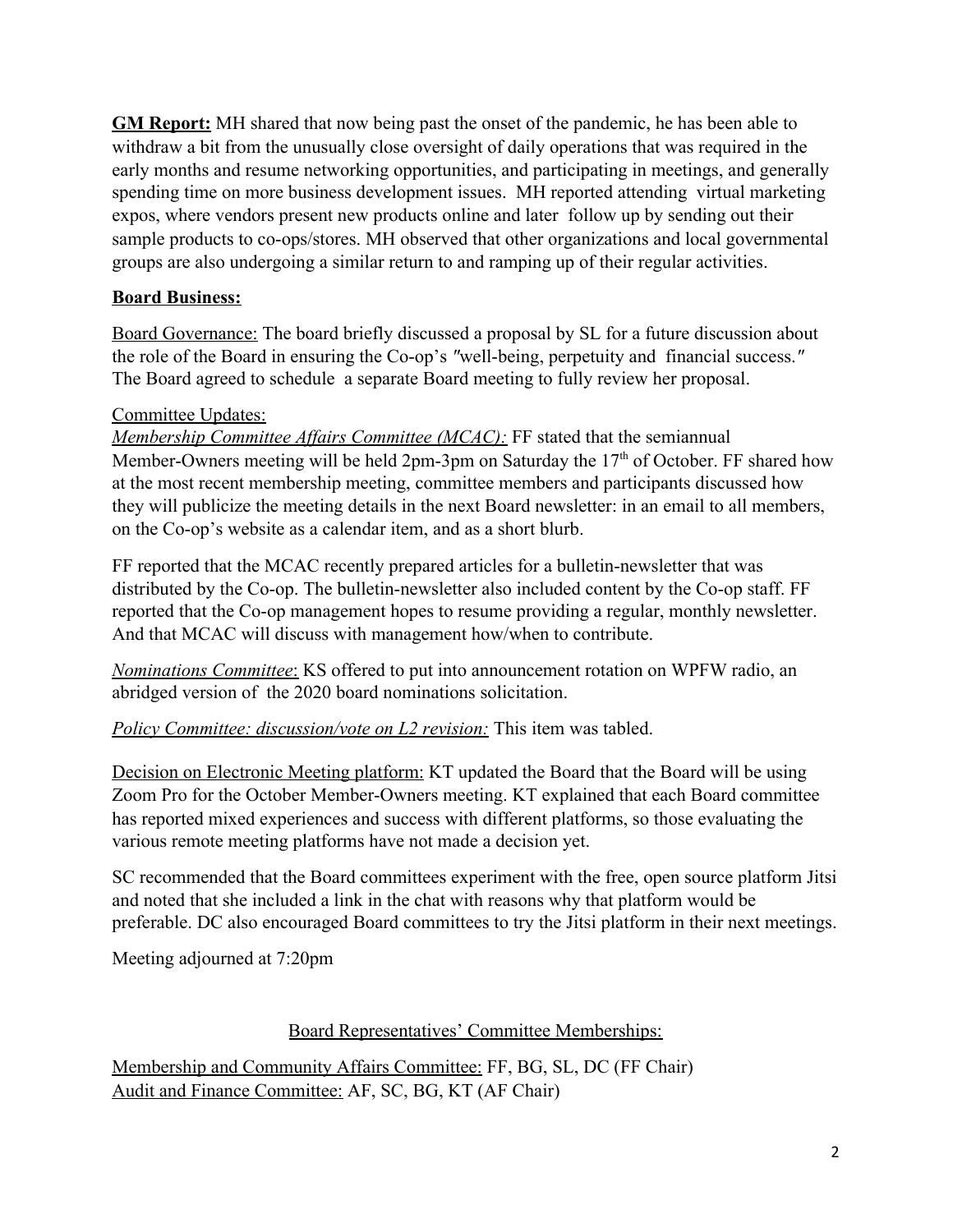| Personnel Committee: DC, KS (DC Chair)                      |
|-------------------------------------------------------------|
| Policy Committee: SC, AF, KT (SC Chair)                     |
| Nominations Committee: BG, FF, SL (BG Chair)                |
| Junction Committee: FF, KS (FF Chair)                       |
| Expansion Committee: AF, SC, SL (AF Chair)                  |
| Board Development Committee: DC, AF (chair position shared) |

## **Term 2019-2020 Meeting Attendance:**

|                  | Dec    | Jan    | Feb    | Mar    | April  | May    | June   | July   | Aug.   | Sep.   |
|------------------|--------|--------|--------|--------|--------|--------|--------|--------|--------|--------|
| Cho              | $\ast$ | $\ast$ | $\ast$ | $\ast$ | $\ast$ | $\ast$ | $\ast$ | $\ast$ | $\ast$ | $\ast$ |
| Curran           | $\ast$ | Ex     | $\ast$ | $\ast$ | $\ast$ | $\ast$ | $\ast$ | $\ast$ | $\ast$ | $\ast$ |
| Feinstein        | $\ast$ | $\ast$ | Ex     | $\ast$ | $\ast$ | $\ast$ | $\ast$ | $\ast$ | $\ast$ | $\ast$ |
| Frank            | Ex     | $\ast$ | $\ast$ | $\ast$ | $\ast$ | $\ast$ | $\ast$ | $\ast$ | $\ast$ | $\ast$ |
| Gibson           | $\ast$ | $\ast$ | $\ast$ | $\ast$ | $\ast$ | $\ast$ | $\ast$ | $\ast$ | $\ast$ | $\ast$ |
| Kamara           | $\ast$ | $\ast$ | $\ast$ | $\ast$ | $\ast$ | $\ast$ | $\ast$ | $\ast$ | Re     | Re     |
| Lowen            | $\ast$ | $\ast$ | Ex     | $\ast$ | $\ast$ | $\ast$ | $\ast$ | $\ast$ | $\ast$ | Ex     |
| Stitt            | $\ast$ | Ex     | Ex     | $\ast$ | Ex     | $\ast$ | Ex     | Ex     | Ex     | $\ast$ |
| <b>Tsantiris</b> | Ex     | $\ast$ | Ex     | $\ast$ | $\ast$ | $\ast$ | $\ast$ | $\ast$ | $\ast$ | $\ast$ |

(Ex=excused)

(Re=Resigned)

### **Board Terms:**

| <b>Board Representative</b> | Term:                      | Term Ends: |
|-----------------------------|----------------------------|------------|
| Cho                         | 3 years (consecutive term) | 2022       |
| Curran                      | 3 years                    | 2020       |
| Feinstein                   | 3 years (consecutive term) | 2022       |
| Frank                       | 3 years (consecutive term) | 2020       |
| Gibson                      | 2 years                    | 2021       |
| Lowen                       | 3 years                    | 2020       |
| Stitt                       | 3 years                    | 2021       |
| <b>Tsantiris</b>            | 3 years                    | 2022       |